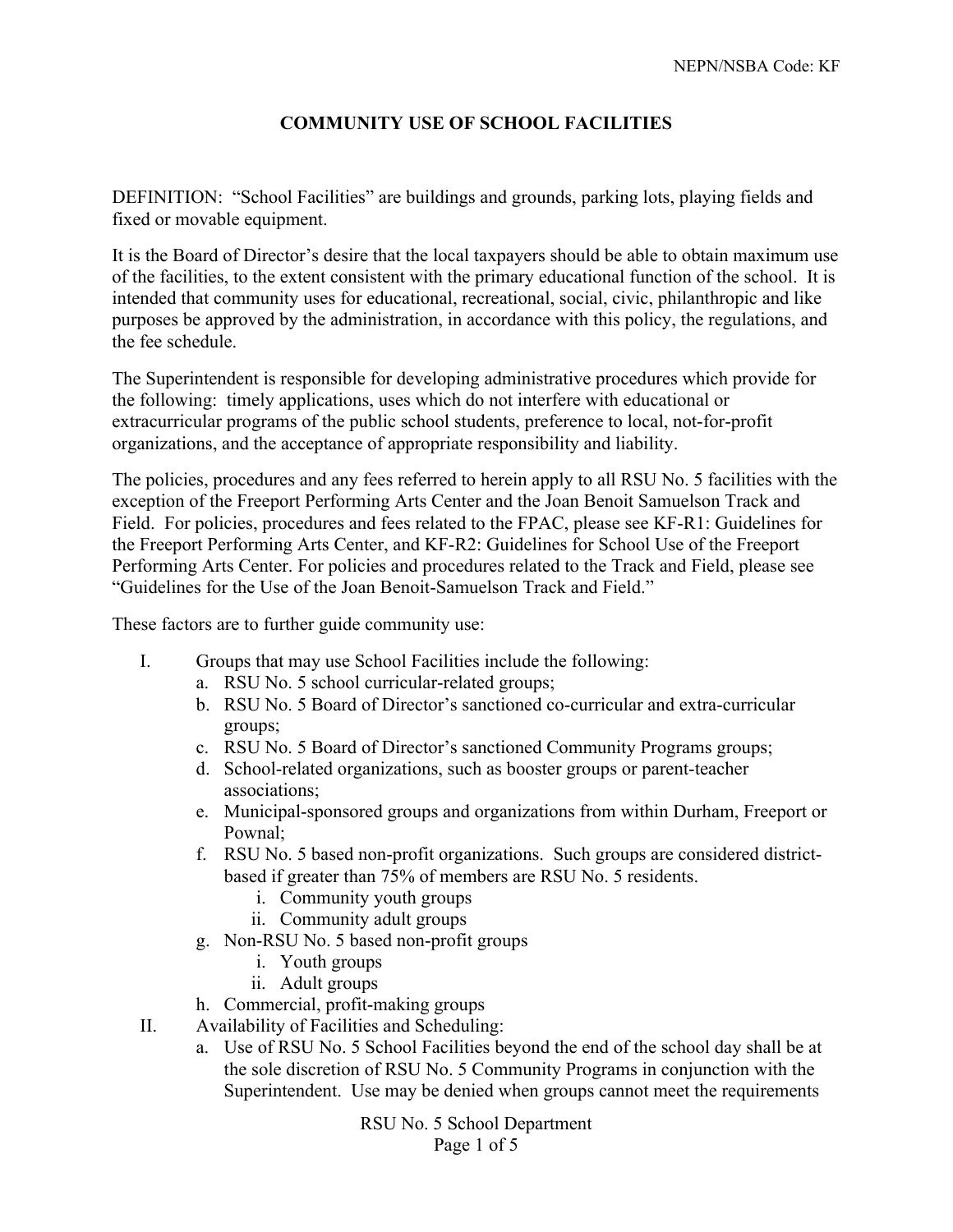set forth in the policy or when it is not in the interests of RSU No. 5 to offer these spaces or facilities for public or private use.

- b. Application for use of School Facilities is to be made through RSU No. 5 Community Programs.
- c. In order to attain the highest and best use of the facilities, consideration may be given to the following factors:
	- i. Intended use; length of use; number of participants served; length of time since reservation of space has been approved; building-based programs; RSU No. 5-based programs; curricular versus extra- or co-curricular use; history/longevity of user within the space; other factors as deemed necessary for consideration.
- d. Application for building use will ideally be submitted a minimum of twenty working days in advance.
- e. A master schedule of all events scheduled in all of the School Facilities will be maintained by RSU No. 5 Community Programs and made available to district administrators.
- f. Community adults and children are free to use outdoor grounds and facilities outside the school day for recreational purposes whenever the spaces are not otherwise scheduled. However, formal approval of buildings and grounds use will only be granted to recognized organizations and groups.
- g. Repeat use may be denied to any group that has not demonstrated appropriate conduct and care.
- III. Use of Facilities for School-Sponsored Activities
	- a. The use of any facility by a school activity or directly related co-curricular activity is dependent upon faculty advisorship. Each activity shall have a faculty advisor present and in attendance during all building/facility uses. The advisor is responsible for preserving order and compliance with the provisions for facility use as outlined within this policy or related form KF-R. The advisor shall be responsible for controlling and restricting entry and exit to one entrance during rehearsals and other activities. The advisor shall provide for unlocking and locking of doors as necessary. The participants shall be required by the advisor to remain in the immediate area for which he/she has received prior permission to use.
	- b. Athletic events and extracurricular activities shall be planned, executed and controlled by the appropriate principal, athletic director, coaches or appropriate approved school personnel.
- IV. Use of Facilities for All Groups
	- a. Insurance: Any non-RSU No. 5 group requesting to use a facility must provide proof of insurance naming Regional School Unit No. 5 as an additional insured in an amount deemed appropriate to the particular use. The superintendent or his/her designee has the sole right to determine the amount of insurance for each event;
	- b. No Alcohol: No alcoholic beverages may be brought onto school property at any time;
	- c. No Tobacco: Tobacco use shall not be allowed on school property;
	- d. Illegal Uses: School facilities may not be used for any illegal purposes;

RSU No. 5 School Department Page 2 of 5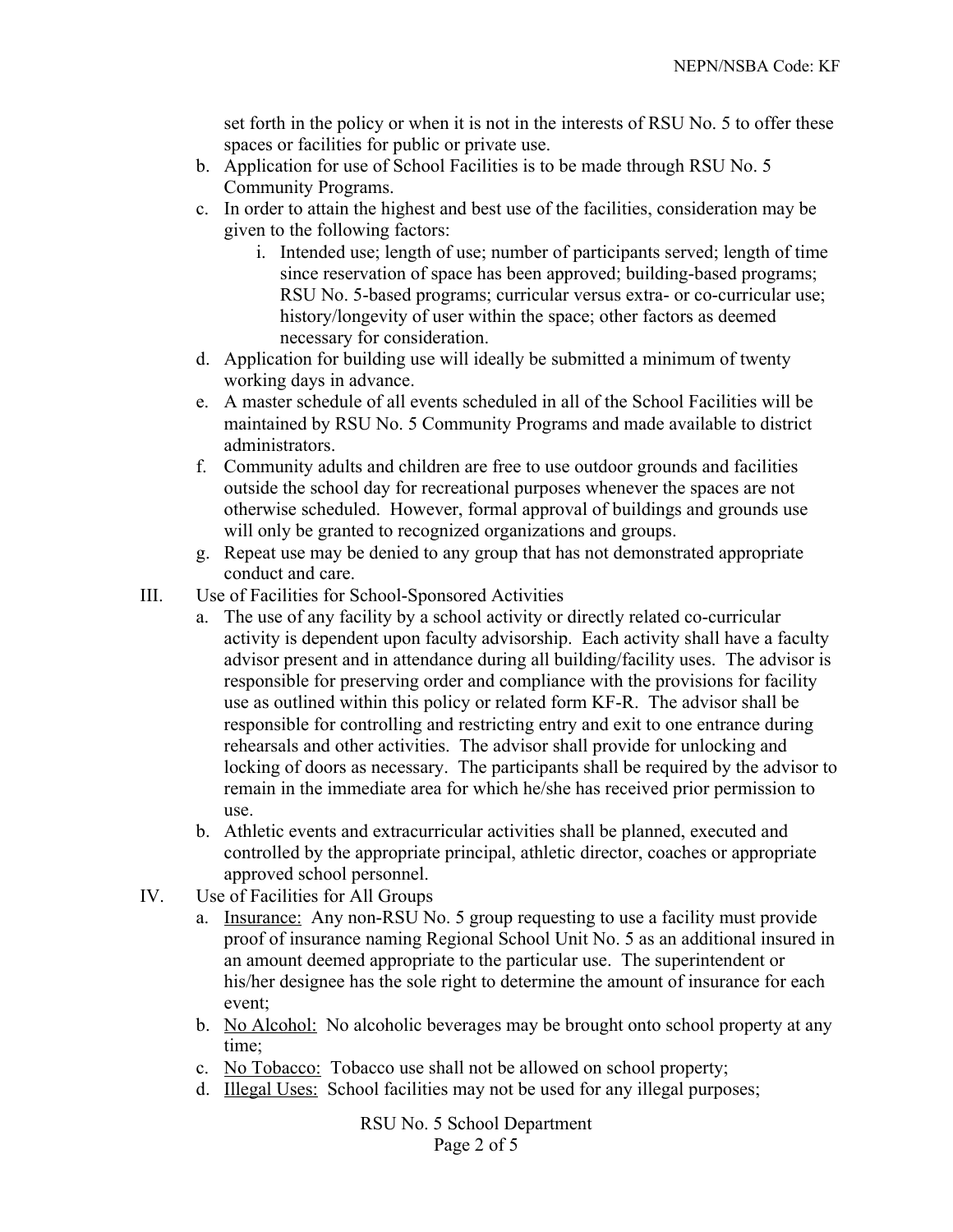- e. No Marijuana: No marijuana may be brought onto school property at any time;
- f. Billing: RSU No. 5 Community Programs will bill Applicants at the appropriate rate. Payment of charges will be forwarded promptly after receipt of billings, in any case no later than 30 days;
- g. Use of Special Equipment: A minimum of one-week advance notice shall be given for any special equipment required. Additional charges may apply;
- h. Use of Electrical Equipment: Approved school personnel shall supervise or control all electrical arrangements and use of equipment as deemed necessary;
- i. Use of Technology: A member of the technology staff shall be consulted to determine the availability of technology;
- j. Preserving Order: Applicant is responsible for preserving order and shall detail in advance supervisory plans for school authorities, which retain final authority. Police security will be provided and arranged for by Applicant at Applicant's expense when required by the school administration and/or by state/local regulations;
- k. Staff Member Present: A staff member must be present during the entire time the facilities are in use. The building administrator and RSU No. 5 Community Programs must approve any exception to this rule in advance. No keys will be provided; instead, building must be secured and opened by a staff member. If the facility is being used during a time when no such staff is present, the applicant will assume all expenses related to the costs of having staff present;
- l. Kitchen Facilities may not be used for non-school purposes unless approved by the Director of Nutrition. A member of the kitchen staff will be on duty for supervisory purposes and any expense involved must be paid by the user in addition to any other charges;
- m. Gambling: Gambling on school property is prohibited unless allowed as an approved, legal, fundraiser (i.e. casino nights, fifty-fifty raffles and bingo) for school or community booster groups. Such activities must be approved by the superintendent (or his/her designee);
- n. Weapons/Flames: The use of weapons, open flames or other incendiary special effects is prohibited at all facilities unless approved in advance by the superintendent (or his/her designee).
- o. Animals on Premises: Individuals seeking to bring animals into school facilities shall follow RSU No. 5 Board policy IMGA: Service Animals in Schools;
- p. Loss or Damage: Any non-RSU No. 5 group shall assume liability for the loss or damage of articles brought to the facility and any damage to the building, grounds or equipment that may occur during use;
- q. School Furnishings or Fixtures may be moved only with prior approval. It is the responsibility of the user to restore the facility to its original condition or to pay custodial staff for this service;
- r. Responsible Party: The individual whose signature appears on the facility use form application will be considered the person responsible for supervision of the facility requested. He/she will also be responsible for the safety and well-being of all people at the facility. In the case of non-RSU No. 5 users, he/she will also be the contact to resolve disputes related to costs incurred due to damages to the facility or equipment during the permitted time period;

RSU No. 5 School Department Page 3 of 5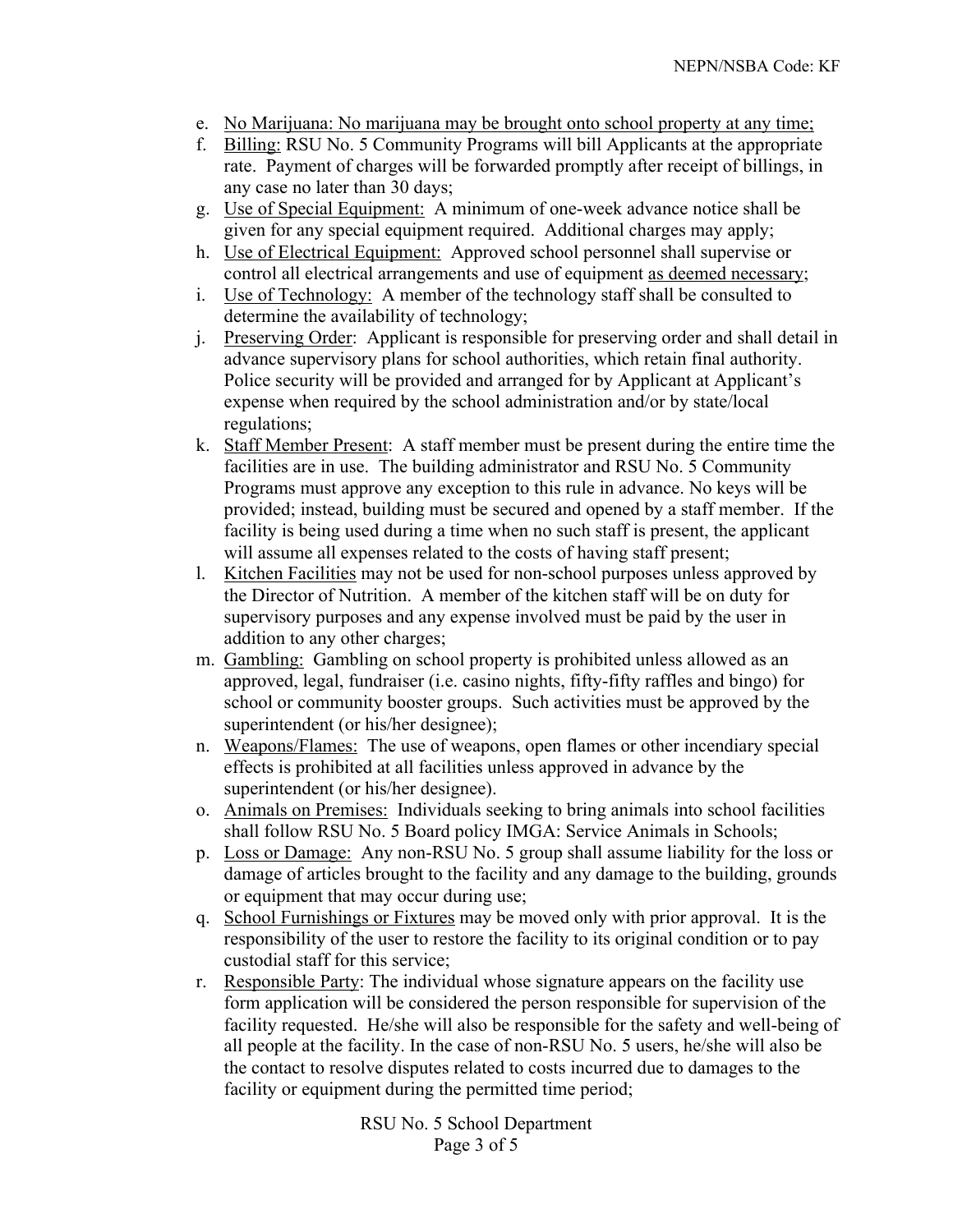- s. Cancellations: The superintendent, or his/her designee, has sole authority to determine whether the facilities should be closed for reasons of public safety. Notification will be made as soon as possible. Contracts in force for periods during which the school is closed for reasons of public safety are cancelled automatically without penalty to either party. However, every effort will be made to reschedule any cancelled event to a mutually acceptable date. If the user finds it necessary to cancel an event, RSU No. 5 Community Programs must be notified at least 24 hours prior to the event. If no notice is received, the person or group renting the space will pay the costs of any expenses incurred.
- t. Hold Harmless: Any individual or group utilizing RSU No. 5 School Facilities for any purpose (including non-permitted walk-on use) agrees to save, indemnify and hold harmless RSU No. 5 and all its employees, RSU No. 5 Board of Directors and all of its members, and RSU No. 5 Community Programs and all of its employees or designees, from and against, any and all liabilities, actions, courses of action and damages arising out of any negligent or tortuous acts on the part of the facilities' applicant, applicants' employees or agents, and from any and all fines, suits, claims, demands and actions of any kind or nature of any and all persons by virtue of or arising from the use of said facilities, equipment, or activity participation. It is also important to note that participation in recreational and athletic activities can cause bodily injury, sickness, disease, or death or injury to or destruction of tangible property, including the loss or use thereof. Therefore, all of the aforementioned groups and individuals shall also be held harmless from and against all claims, damages, losses, and expenses, just or unjust, including but not limited to costs of defense, including attorney's fees arising out of or resulting from the performance of any facility use agreement.
- V. Rental and Other Fees
	- a. Rental Fees. Users shall pay rent on a multi-increment scale that reflects highest amounts for groups engaging in a profit-making enterprise on school grounds, as shown on Procedure KF-R: School Facilities Rate Chart.
	- b. User Fees.
		- i. Custodial fees and other staff costs will be charged when necessary to the use of the facility for users as shown on Procedure KF-R and/or KF-R1.
		- ii. Equipment use fees will be charged as deemed appropriate. Requests for the use of equipment must be made to RSU No. 5 Community Programs at least 10 working days prior to the requested date. Not all equipment is available for public use.
		- iii. To the extent feasible, the hours during which school facilities are used shall coincide with the hours during which custodians are on regularly scheduled duty. To the extent after-hour use results in overtime pay for custodians or other staff, additional costs will be the permitted user's expense. Custodial services may include set-up, breakdown, locking/unlocking doors, and general maintenance.
		- iv. A regular RSU No. 5 food services worker shall be required when renting any school kitchen facility. Associated costs shall be charged at the existing contract rate, and overtime may be assessed as appropriate.